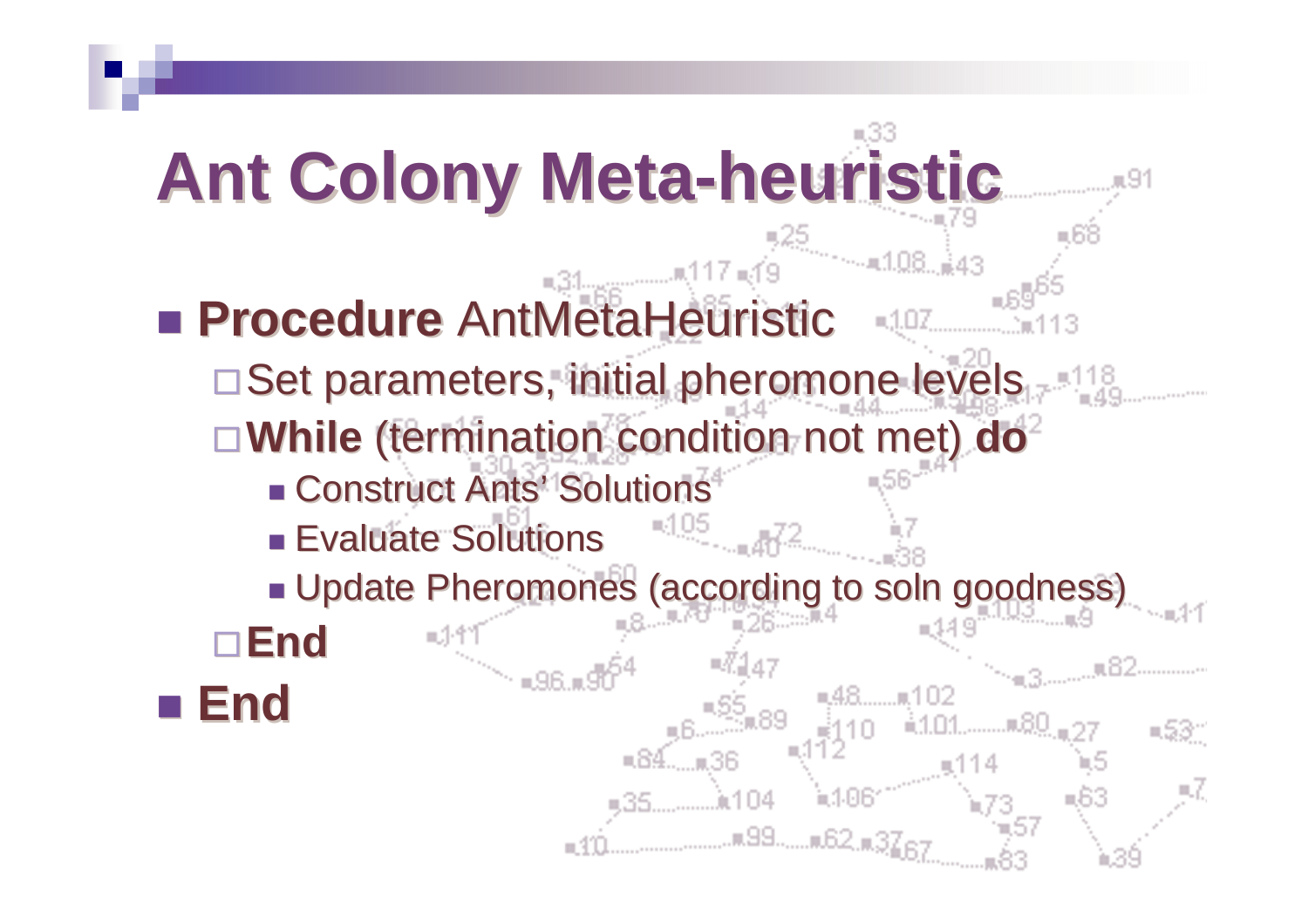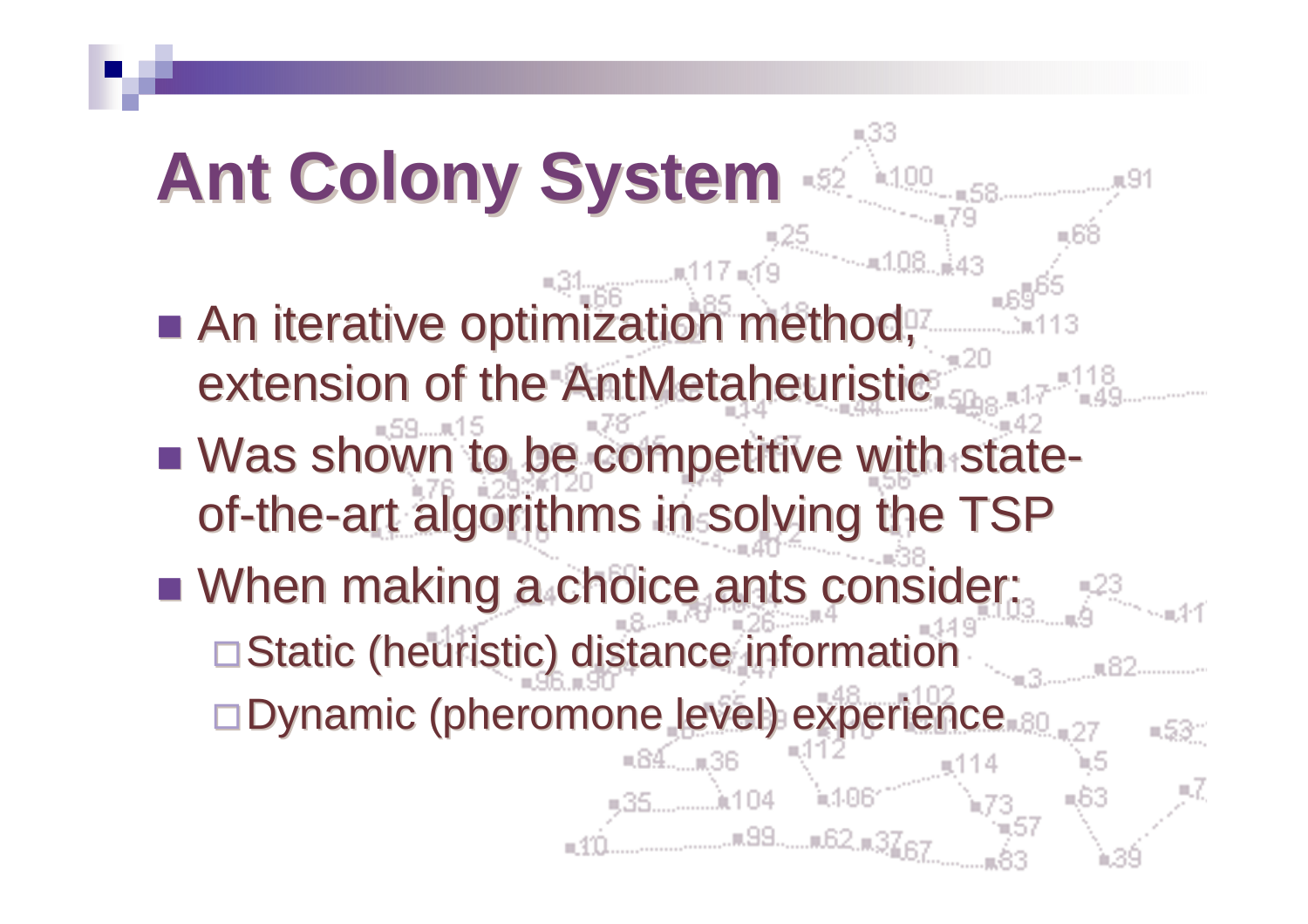:33 **Heuristic Computation100**■ Ants make decisions maximizing  $=1.07$ **Heuristic = pheromone \* (1 / distance)**Nearness(Blagoevgrad, Sofia) = 1 / 100 = 0.01 Nearness(Blagoevgrad, Varna) = 1/500 = 0.002Suppose pheromone on both edges is 0.5**50**Heuristic(Sofia) =  $0.5 * 0.01 = 0.005$  Heuristic(Varna) = 0.5 \* 0.002 = 0.001=,48................102 -53 Heuristic(Sofia) > Heuristic(Varna)电子 .w99......w62.w3Z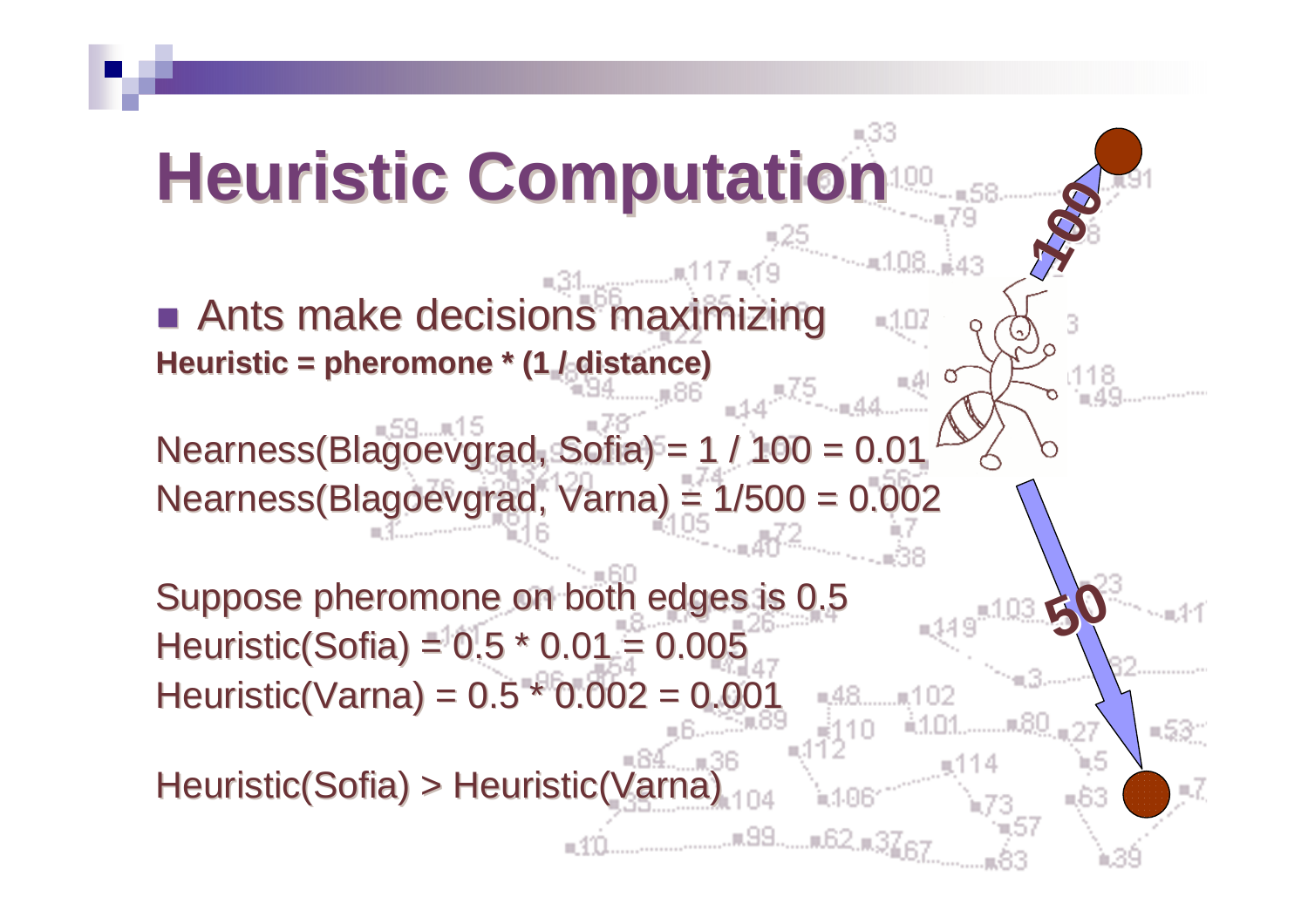≡33 **Solution Construction**Ant is at city **<sup>r</sup>**. The probability of choosing next city to be **s** depends on: The heuristic value (nearness \* pheromone)1.2. The value of a random number **q ~ (0,1)** and a threshold  $q_0 = 0.9$ **If q < q0** ⋰⋰<sub>⋴8</sub>ౣౣ≭≸<sup>11</sup>≌31 **r = max heuristic city (exploitation)Else**-531 **r = random proportional choice from non-visited cities (exploration)**#99.....#62,#37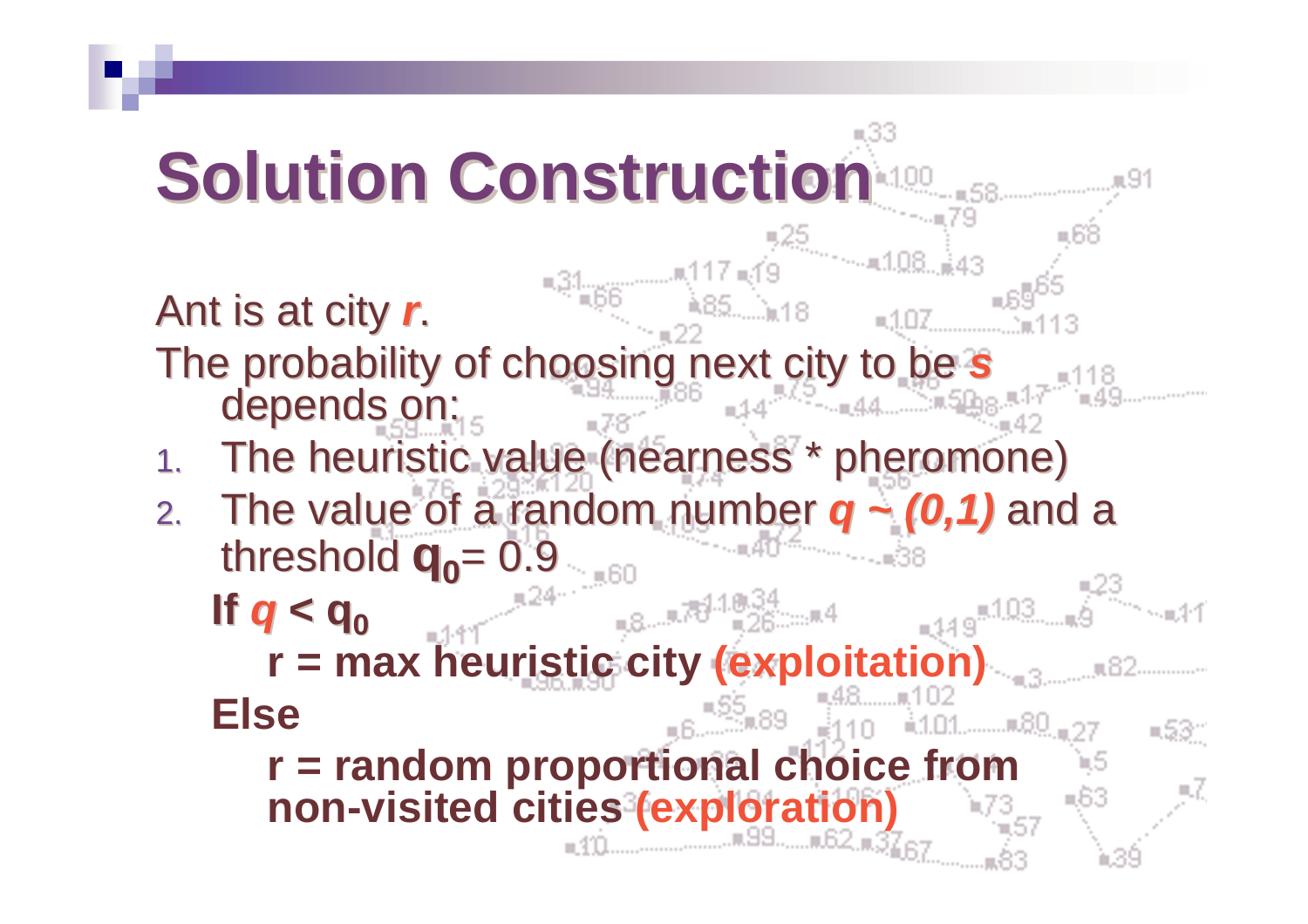## **Exploration Mode City Choice**

|                                              | <b>Pheromone</b>                  | <b>Distance</b> | <b>Nearness</b> | <b>Heuristic</b> | <b>Ratio</b> |       |
|----------------------------------------------|-----------------------------------|-----------------|-----------------|------------------|--------------|-------|
| <b>Sofia</b>                                 | 0.1                               | 100             | 0.01            | 0.001            | 31.25%       |       |
| <b>Varna</b>                                 | 0.1                               | 500             | 0.002<br>86     | 0.0002           | 6.25%        |       |
| <b>Bansko</b>                                | 0.1                               | 50              | 0.02            | 0.002            | 62.5%        |       |
|                                              |                                   |                 |                 |                  | Sofia        |       |
| 31%<br>1. Calculate Heuristic for all cities |                                   |                 |                 |                  |              |       |
| 2. Normalize Heuristic values                |                                   |                 |                 |                  |              | u.441 |
|                                              | 3. Generate a number (0,360)      |                 | <b>Bansko</b>   |                  |              |       |
|                                              | and select the corresponding city |                 | 63%             |                  | Varna        |       |
|                                              |                                   |                 |                 |                  | 6%           |       |
|                                              |                                   |                 | it 104          |                  | ≡63          |       |
|                                              |                                   |                 | …w99……w62,w3;   |                  |              |       |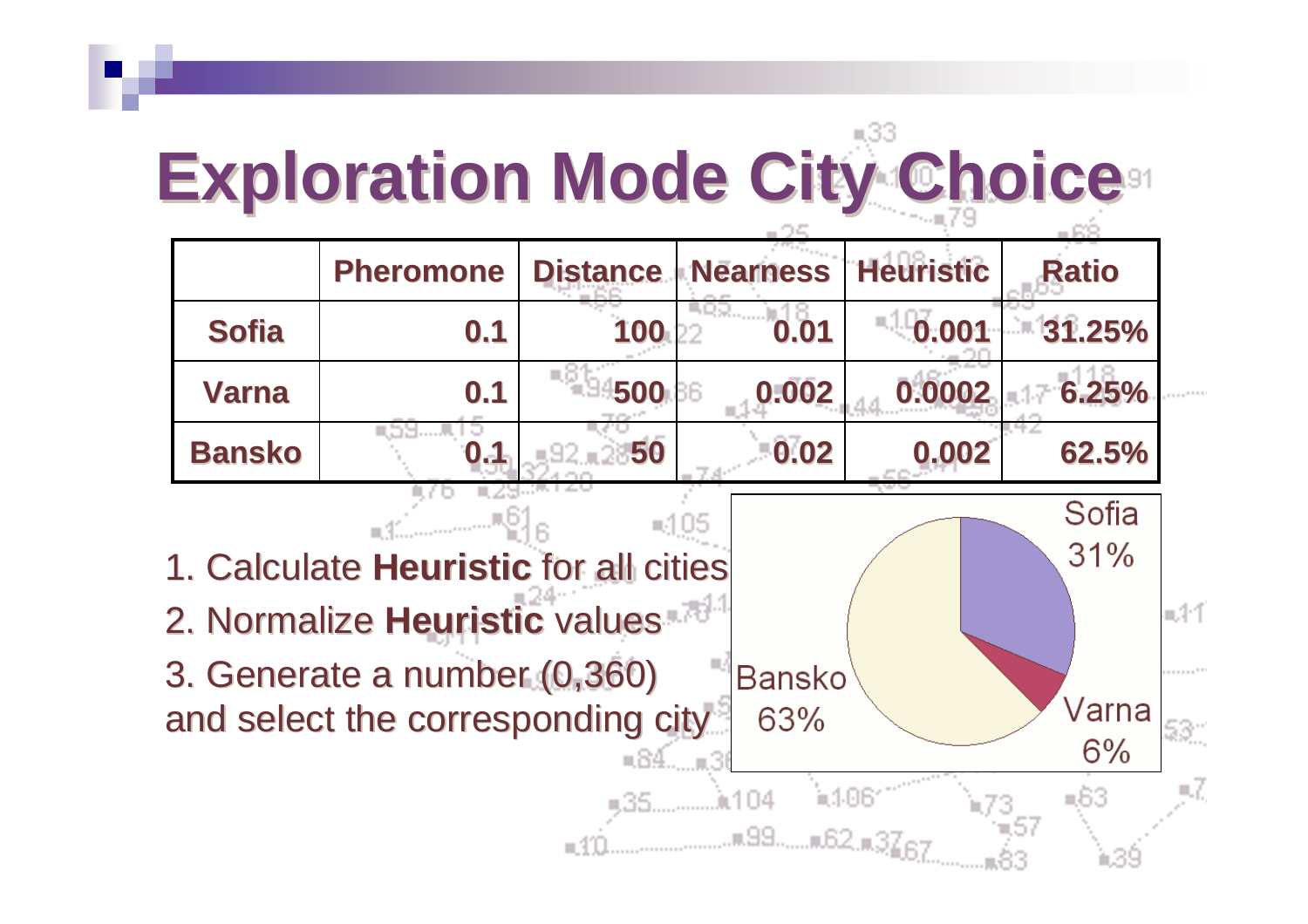≡33 **Pheromone Update Rules** $\mathbb{E}^{24}_{\mathbb{H}^{\text{max}}_{\text{max}}\text{max}}$ – only the best tour so far ■ Elitist approach  $\mathcal{L}_{\mathcal{A}}$  , and the set of the set of the set of the set of the set of the set of the set of the set of the set of the set of the set of the set of the set of the set of the set of the set of the set of the set of th is used to globally update pheromone □ Favors exploitation of the best tour so far **Local pheromone update** – weakens the pheromone trail of an edge, once an ant<br>has traversed it has traversed it $-149$ <sup> $-103$ </sup> Prevents pheromone trail value explosion  $\Box$ □ Favors exploration and prevents premature -531 convergence\*99……#62,#3)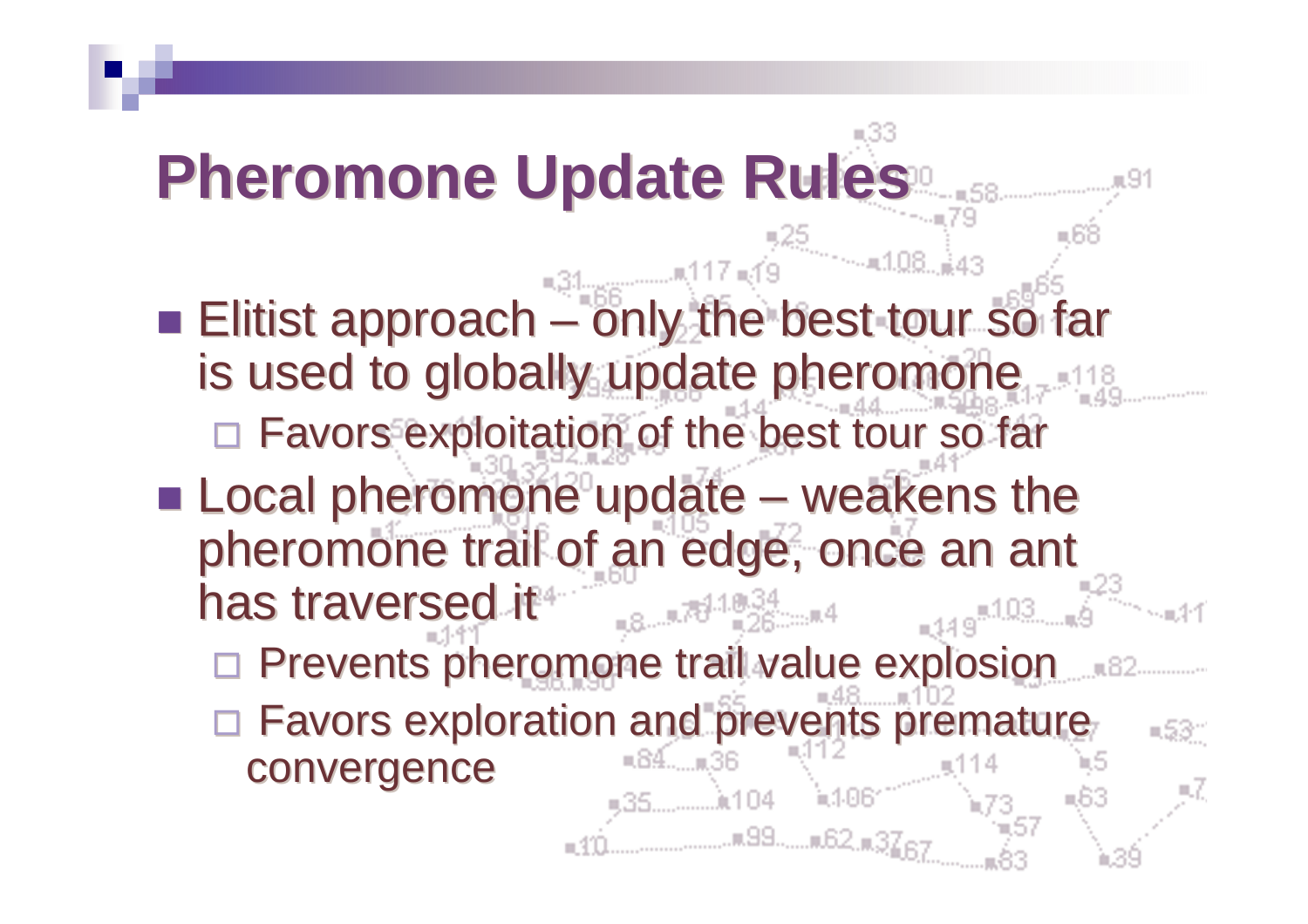## **Recap**

- $\blacksquare$  Traveling Salesman Problem (TSP)
- Ant Colonies in Nature and Optimization ■ Ant Colony Meta-Heuristic Overview

 $-119$ <sup> $-103$ </sup>

R99……R62,R3Z

 $-53$ 

- Ant Colony System
- Test Results
- Applications
- Summary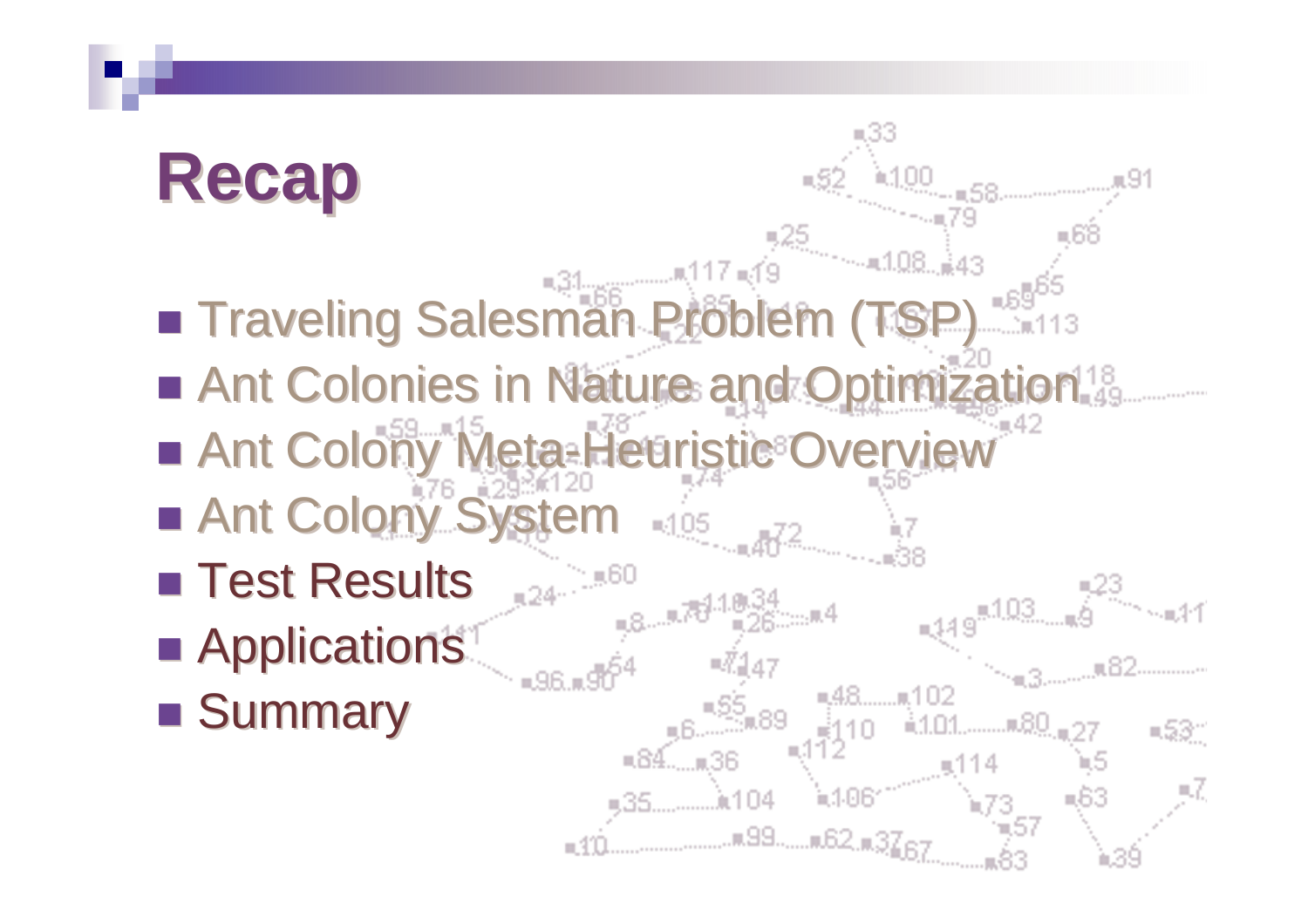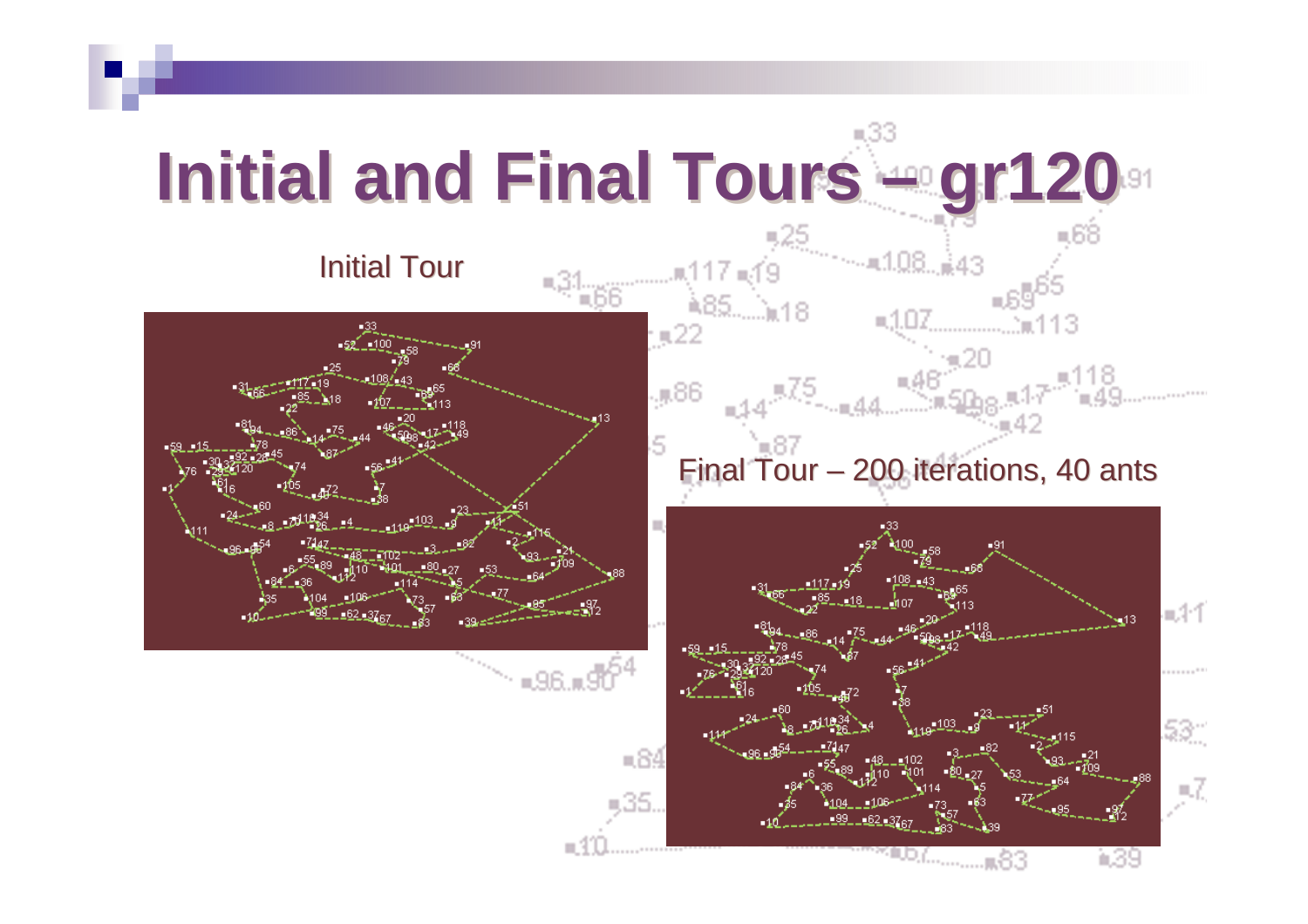